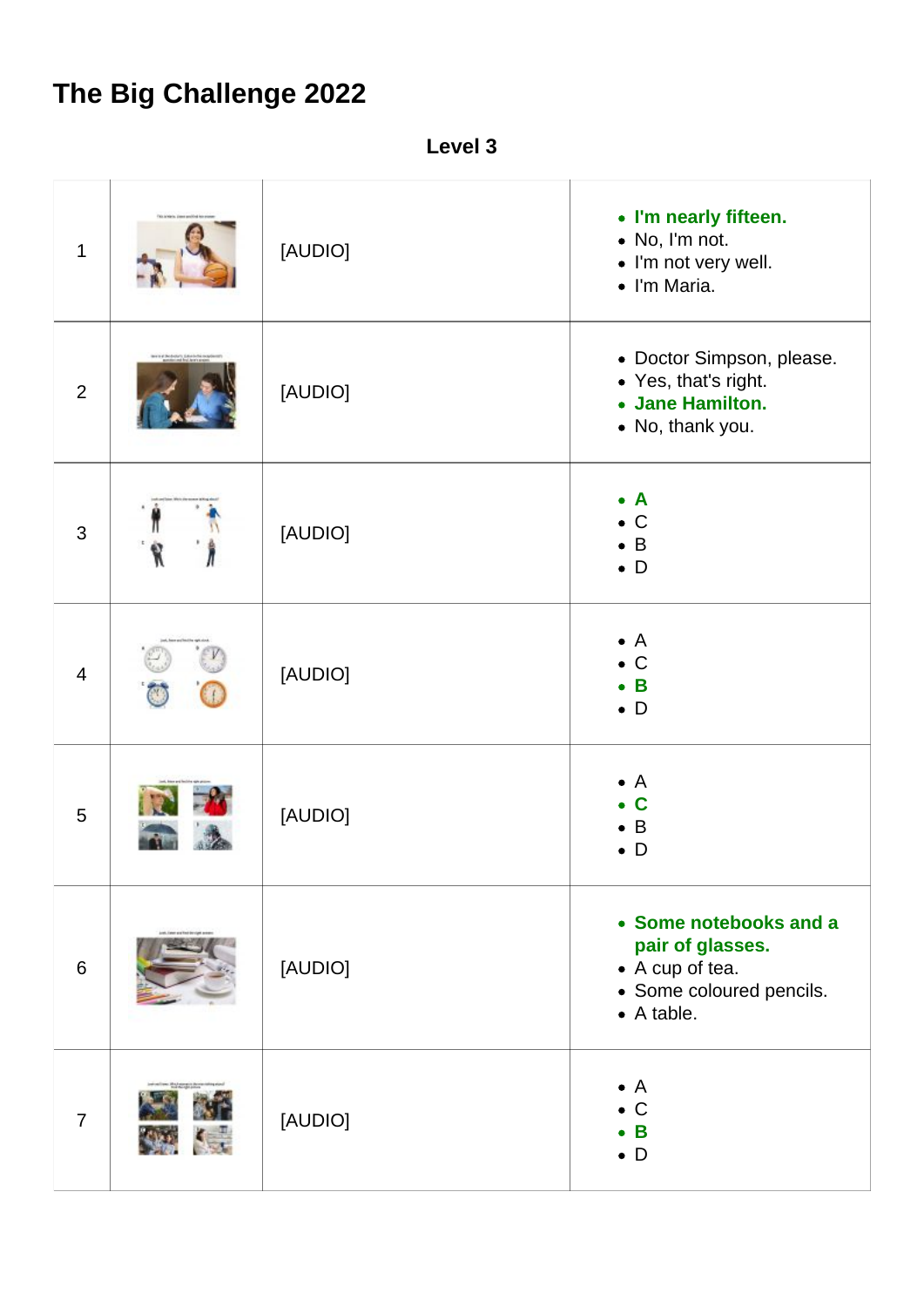| 8   | [AUDIO] | $\bullet$ A<br>$\bullet$ C<br>$\bullet$ B<br>$\bullet$ D                                                                             |
|-----|---------|--------------------------------------------------------------------------------------------------------------------------------------|
| $9$ | [AUDIO] | • Alex is Nathalie's niece.<br>• Alex is Bob and<br>Debbie's daughter.<br>• Alex is Patrick's brother.<br>• Alex is Nathalie's aunt. |
| 10  | [AUDIO] | $\bullet$ A. £12.70<br>$\bullet$ C. £11.70<br>$-B.E12.17$<br>• D. £22.17                                                             |
| 11  | [AUDIO] | $\bullet$ A<br>$\bullet$ C<br>$\bullet$ B<br>$\bullet$ D                                                                             |
| 12  | [AUDIO] | $\bullet$ English<br>• Geography<br>• History<br>• Maths                                                                             |
| 13  | [AUDIO] | $\bullet$ A<br>$\bullet$ C<br>$\bullet$ B<br>$\bullet$ D                                                                             |
| 14  | [AUDIO] | $\bullet$ A<br>$\bullet$ C<br>$\bullet$ B<br>$\bullet$ D                                                                             |
| 15  | [AUDIO] | $\bullet$ tie<br>$\bullet$ book<br>$\bullet$ grass<br>$\bullet$ smile                                                                |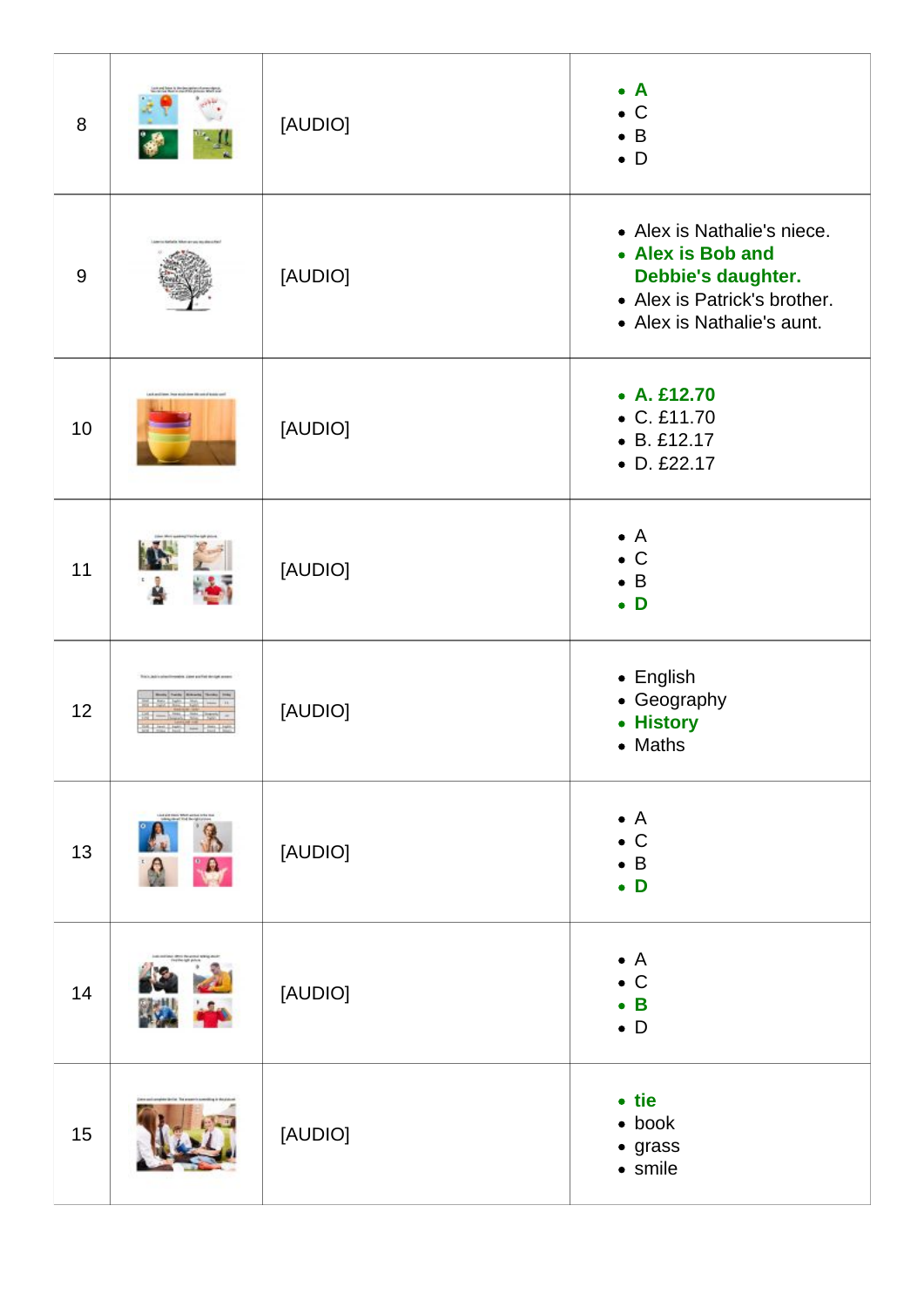| 16 | [AUDIO] | • Adding a bookmark.<br>• Writing a footnote.<br>• Marking the keyboard.<br>• Changing a preference.                                                                                                                                          |
|----|---------|-----------------------------------------------------------------------------------------------------------------------------------------------------------------------------------------------------------------------------------------------|
| 17 | [AUDIO] | $\bullet$ A<br>$\mathsf{C}$<br>B<br>$\bullet$ D                                                                                                                                                                                               |
| 18 | [AUDIO] | • He thinks he's going to<br>lose his job.<br>• His girlfriend is seriously<br>ill in hospital.<br>• He's afraid his girlfriend<br>doesn't want to see him<br>any more.<br>• When he phones his<br>girlfriend's office, she's<br>never there. |
| 19 | [AUDIO] | A<br>$\mathsf C$<br>B<br>D                                                                                                                                                                                                                    |
| 20 | [AUDIO] | $\bullet$ A<br>$\mathsf{C}$<br>$\bullet$ B<br>D                                                                                                                                                                                               |
| 21 | [AUDIO] | • Their house is full of<br>antique vases.<br>• They're very fond of old<br>things.<br>• They sometimes buy old<br>Chinese vases.<br>• They don't really like<br>antiques.                                                                    |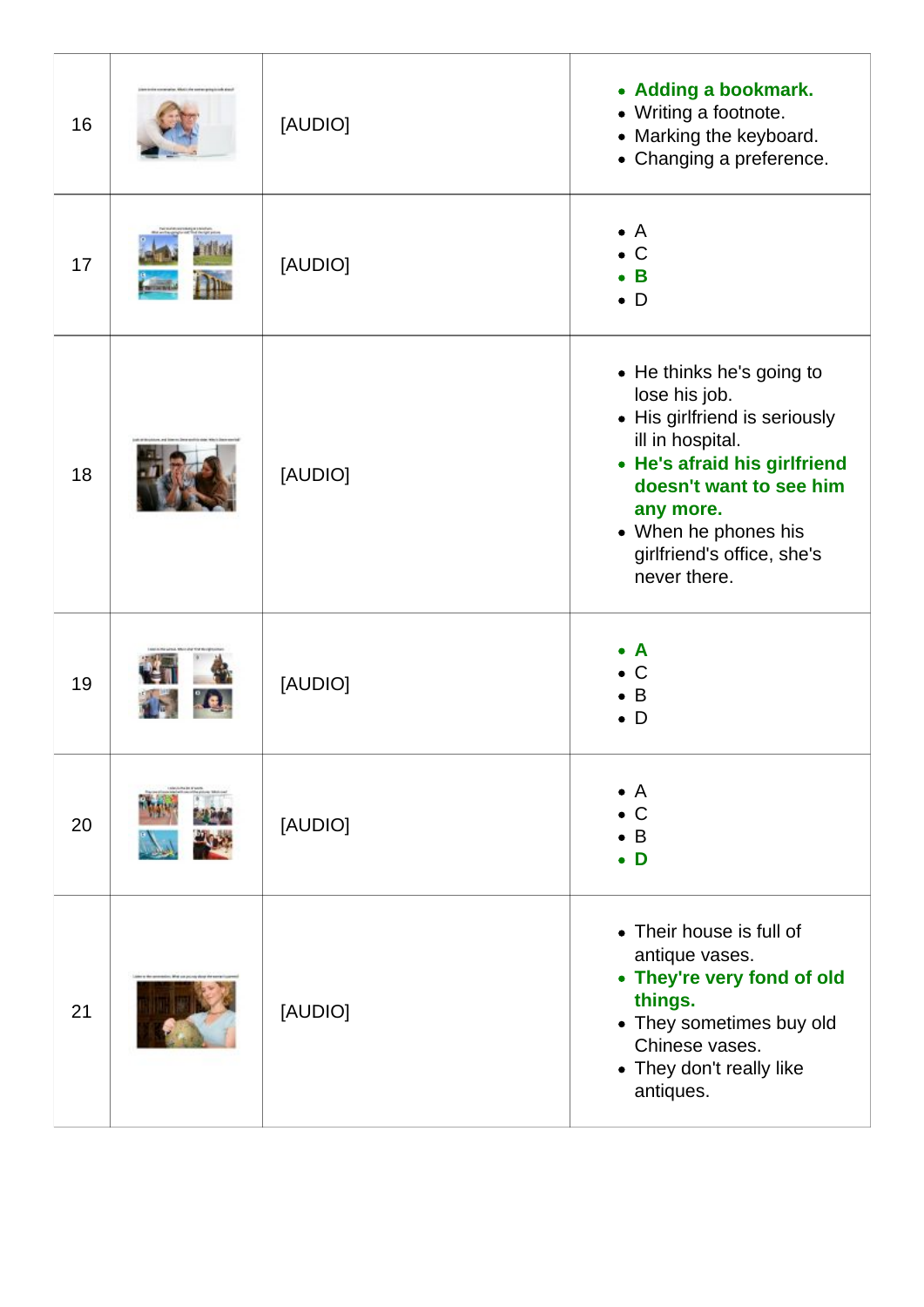| 22 | [AUDIO] | Listen. Robbie is phoning his<br>girlfriend. What can she say<br>now? | • Very fast!<br>• By bus.<br>• Great!<br>• All the time.                                                          |
|----|---------|-----------------------------------------------------------------------|-------------------------------------------------------------------------------------------------------------------|
| 23 |         | [AUDIO]                                                               | $\bullet$ A<br>$\bullet$ C<br>$\bullet$ B<br>$\bullet$ D                                                          |
| 24 | [AUDIO] | Listen to the conversation. What<br>can the man say now?              | • I don't mind.<br>• Don't upset me.<br>• You're welcome.<br>• It's very tidy.                                    |
| 25 |         | [AUDIO]                                                               | • It's not up to you.<br>• It doesn't match.<br>• It doesn't belong to you.<br>• It doesn't suit you.             |
| 26 | [AUDIO] | Listen. Mr Palmer is calling Mel.<br>What can Mel say now?            | • Take care of Ben for me.<br>• I'll put Ben away.<br>• I'll look after Ben.<br>• Ben will be careful with<br>me. |
| 27 | [AUDIO] | Listen to Mr Brown. He's on the<br>phone. What's he talking about?    | • His children.<br>• A new pair of glasses.<br>$\bullet$ His car.<br>• Some plants he has<br>ordered.             |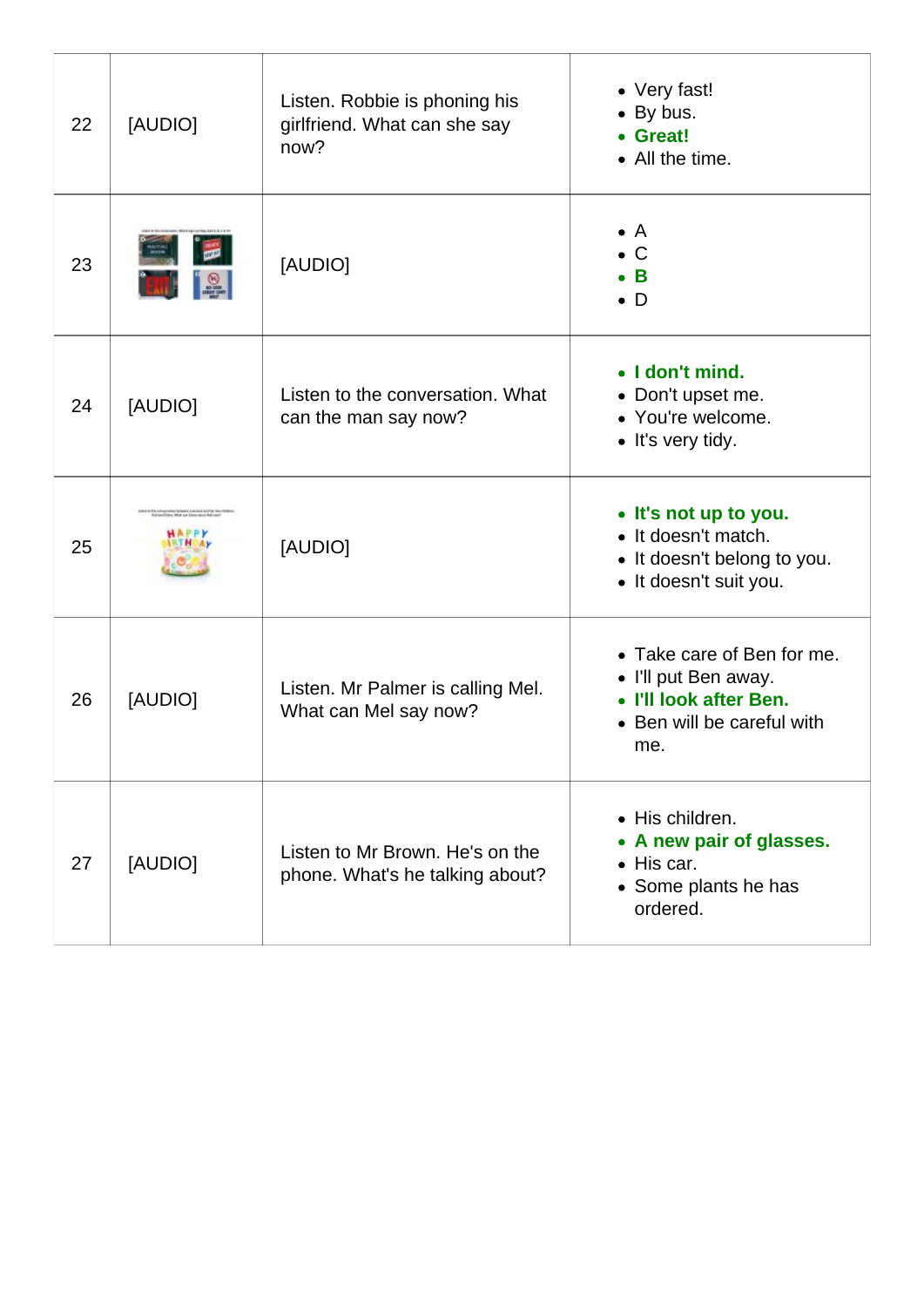| 28 | [AUDIO] | Listen to the conversation<br>between Sam and Karen. What<br>can you say about the situation? | • They're playing a<br>guessing game. Karen<br>can't find the right<br>answer.<br>• Karen promises Sam that<br>she will stop eating meat.<br>• Karen has to admit to<br>Sam that she gives<br>money to a bully at<br>school.<br>• Karen finally agrees to<br>lend Sam some money. |
|----|---------|-----------------------------------------------------------------------------------------------|-----------------------------------------------------------------------------------------------------------------------------------------------------------------------------------------------------------------------------------------------------------------------------------|
| 29 | [AUDIO] | Listen. What's the word?                                                                      | $\bullet$ leaf<br>• leave<br>• live<br>$\bullet$ lift                                                                                                                                                                                                                             |
| 30 | [AUDIO] | Listen and find the word that<br>doesn't rhyme.                                               | $\bullet$ stuff<br>$\bullet$ rough<br>• tough<br>• cough                                                                                                                                                                                                                          |
| 31 | [AUDIO] | Listen. What three words can<br>you hear?                                                     | • such, party, list<br>• search, hardly, least<br>• search, partly, least<br>• such, partly, list                                                                                                                                                                                 |
| 32 |         | [AUDIO]                                                                                       | • California<br>• Pennsylvania<br>• Alaska<br>• Texas                                                                                                                                                                                                                             |
| 33 |         | [AUDIO]                                                                                       | • The United States of<br><b>America</b><br>• Canada<br>• The United Kingdom<br>• Australia                                                                                                                                                                                       |
| 34 |         | "Let's look at the menu. Hmm.<br>Steak for me, I think. What<br>2"                            | • do you have<br>• are you having<br>• you want<br>• have you got                                                                                                                                                                                                                 |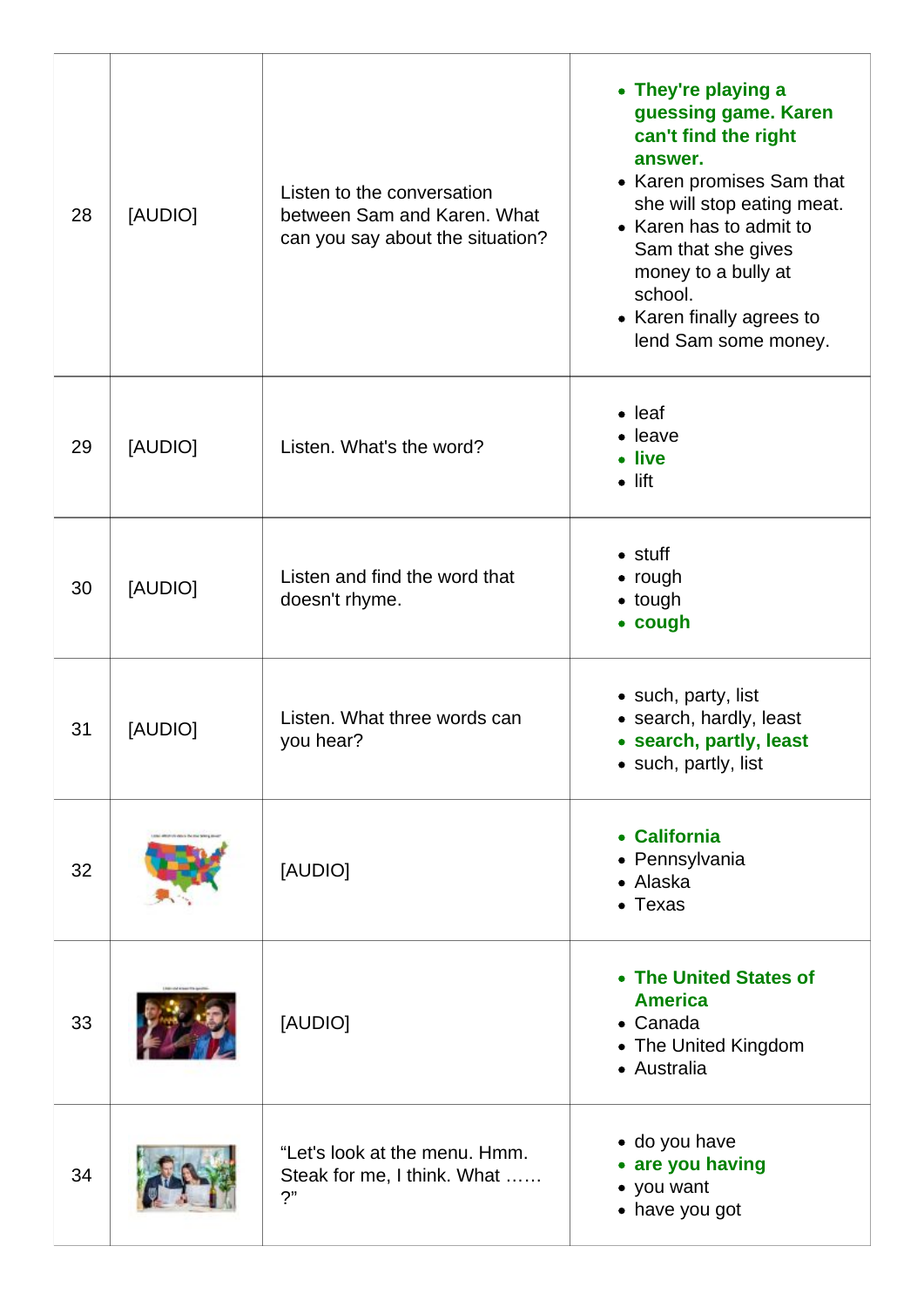| 35 | David  often  to the gym<br>after work because he's too<br>tired.                           | • does  like going<br>• goes  every day<br>· isn't  going<br>• doesn't  go                                                                                                                    |
|----|---------------------------------------------------------------------------------------------|-----------------------------------------------------------------------------------------------------------------------------------------------------------------------------------------------|
| 36 | After lunch, the old lady put the<br>television on and  it until 5<br>o'clock.              | $\bullet$ looks at<br>• watches<br>• is watching<br>• watched                                                                                                                                 |
| 37 | "You've got ten minutes to finish<br>the exam. You must all stop<br>writing when the bell " | $\bullet$ is ringing<br>• will ring<br>• rings<br>• is going to ring                                                                                                                          |
| 38 | I can't remember the words of<br>that song because I  sung it<br>years.                     | • haven't  for<br>• didn't have  in<br>· didn't  for many<br>• didn't want to  since                                                                                                          |
| 39 | He  the world. He's already<br>had three accidents this year!                               | • drives the worst of<br>• is the most dangerous<br>driving in<br>• is the worst driver in<br>• drives most dangerously<br>οf                                                                 |
| 40 | Robert Delamere                                                                             | • is going to build a<br>swimming pool<br>· left £2,000 to his old<br>school<br>• went to the same school<br>as Harriet<br>• died a long time ago                                             |
| 41 | We know from the article that                                                               | • the school's swimming<br>pool is rather old<br>• the school doesn't need<br>any money<br>• the school hasn't got a<br>swimming pool<br>• Harriet thinks swimming<br>pools are too expensive |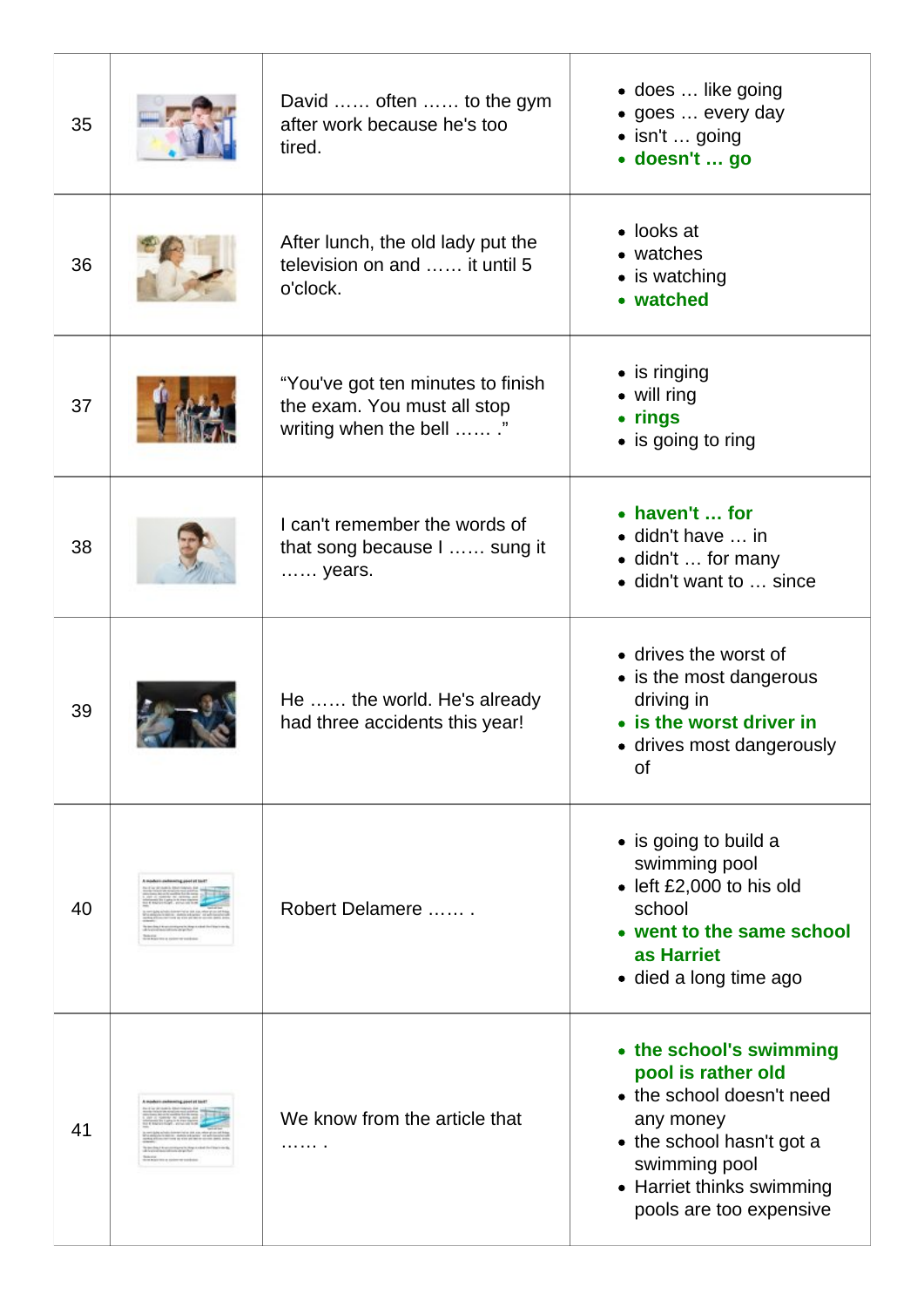| 42 | Harriet hopes that students and<br>parents can help, because they<br>can  . | • give her the things she<br>needs to buy for the pool<br>• sell things that she<br>doesn't want any more<br>• find all sorts of things that<br>nobody wants<br>• give things they don't<br>need but which others<br>will like                                                                         |
|----|-----------------------------------------------------------------------------|--------------------------------------------------------------------------------------------------------------------------------------------------------------------------------------------------------------------------------------------------------------------------------------------------------|
| 43 | According to information in the<br>article, we know that                    | • Harriet doesn't want<br>people to give her things<br>that are too big<br>• Harriet can accept any<br>gifts at all, including<br>money<br>• the objects that the school<br>will sell at the Summer<br>Fair will be quite small<br>• Harriet is not only<br>asking for clothes,<br>books and ornaments |
| 44 | The subject of this article is                                              | • a competition<br>• how to make cheese                                                                                                                                                                                                                                                                |
|    |                                                                             | • a very old village<br>• how to win a lot of money                                                                                                                                                                                                                                                    |
| 45 | According to the text, the<br>competition at Cooper's Hill                  | • began when the Romans<br>lived in Britain<br>• is the strangest tradition in<br><b>Britain</b><br>• takes place every spring<br>• is probably the oldest<br>tradition in Britain                                                                                                                     |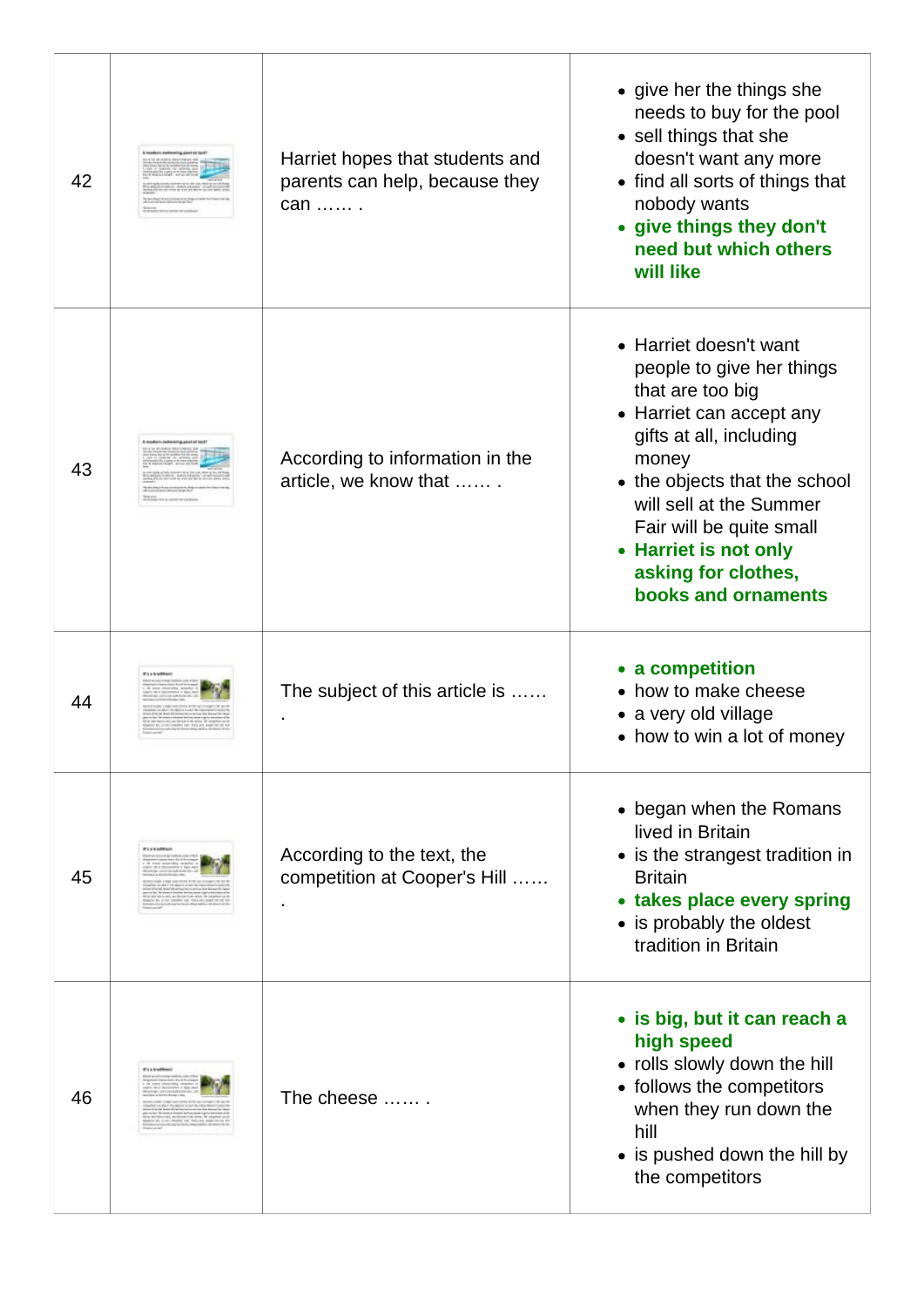| 47 | <b>IT'S Is bracket</b> | If you want to win the<br>competition, you have to<br>the bottom of the hill.                   | • catch the cheese before it<br>reaches<br>• be in front of the other<br>competitors when you<br>get to<br>• run past the cheese<br>before it gets to<br>• make sure you don't fall<br>before you reach                                                                                                   |
|----|------------------------|-------------------------------------------------------------------------------------------------|-----------------------------------------------------------------------------------------------------------------------------------------------------------------------------------------------------------------------------------------------------------------------------------------------------------|
| 48 |                        | One competitor thinks that                                                                      | • keeping a tradition is<br>more important than<br>having fun<br>• it's a tradition for people<br>to hurt themselves in the<br>competition<br>• the important thing is to<br>win; it doesn't matter if<br>you hurt yourself<br>• the risk of hurting<br>yourself is part of the<br>fun of the competition |
| 49 |                        | The traditional American<br>Thanksgiving dinner usually<br>includes  .                          | • barbecue sauce<br>brown bread<br>• roast turkey<br>• pancakes                                                                                                                                                                                                                                           |
| 50 |                        | Which of these is not in New<br>York?                                                           | • The Statue of Liberty<br><b>The White House</b><br>• The Empire State Building<br>• Manhattan                                                                                                                                                                                                           |
| 51 |                        | The Duke of , who defeated<br>Napoleon at Waterloo in 1815,<br>gave his name to a capital city. | $\bullet$ Edinburgh<br>• Washington<br>• Wellington<br>• Cardiff                                                                                                                                                                                                                                          |
| 52 |                        | "Mashed" and "jacket" can both<br>be used as adjectives with the<br>same noun. Which noun?      | $\bullet$ fire<br>• pocket<br>• ceremony<br>potato                                                                                                                                                                                                                                                        |